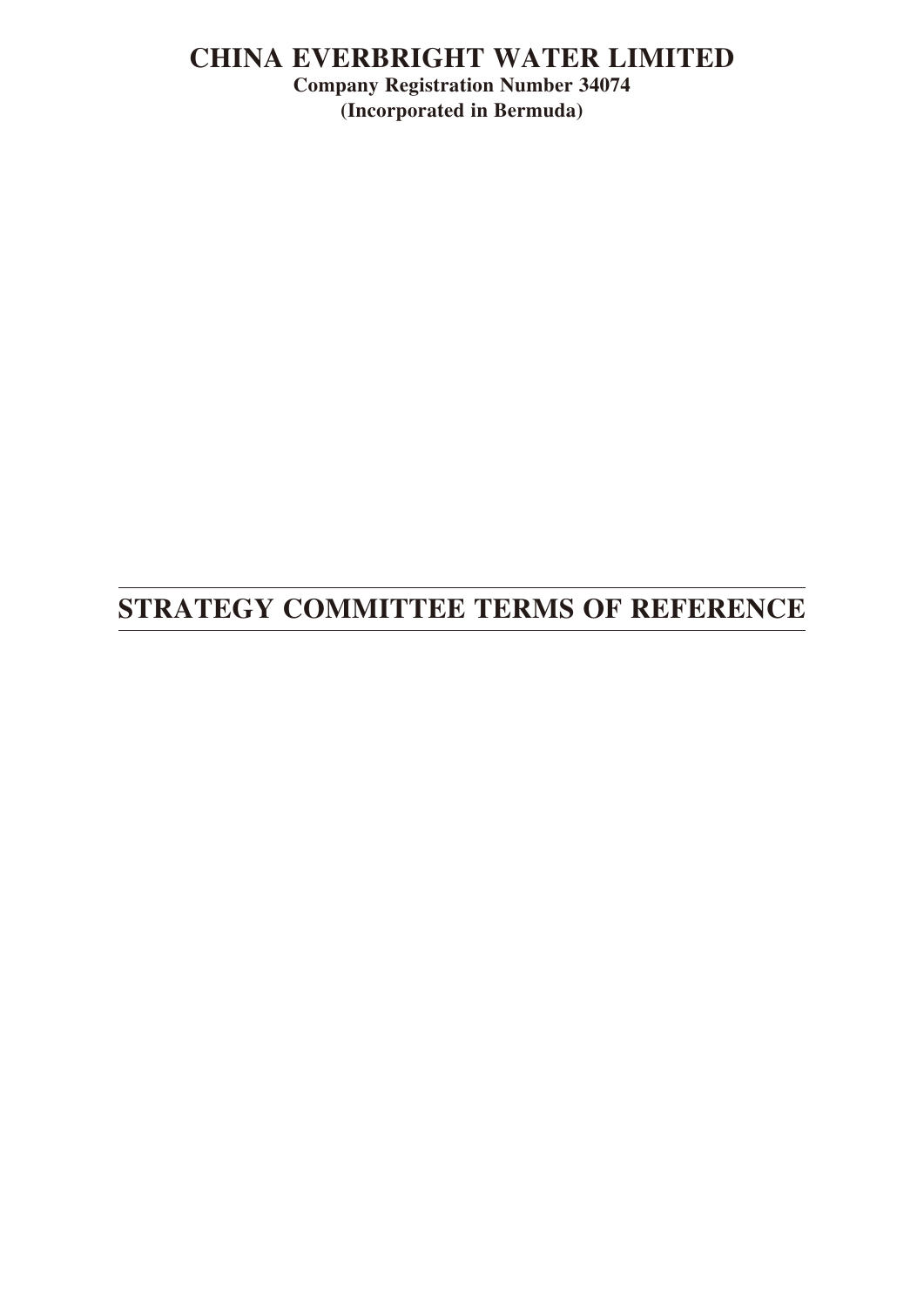## **1. INTRODUCTION**

The Strategy Committee ("**SC**") was established by the board of directors ("**Board**", each individual director is herein referred as the "**Director**") of China Everbright Water Limited ("**Company**") in accordance with the terms of reference approved by the Board.

## **2. OBJECTIVES**

- 2.1 The main objective of the SC shall be to assist the Board in fulfilling its oversight responsibilities relating to the planning and implementation of the Company's development strategies. In addition to pursuing this goal, the SC shall:
	- (i) assist the Board in providing strategic direction to the Company and to oversee the strategic planning of the Company and the implementation of such strategies;
	- (ii) review the medium-term and long-term strategic objectives proposed by the management of the Company (the "**Management**") and to oversee Management's performance in relation to such strategies;
	- (iii) review, endorse and recommend to the Board the annual business plans, budget and capital and debt structure of the Company in relation to the strategies;
	- (iv) review the financial and operational performance of the Company in relation to the approved budget of the Company;
	- (v) consider sustainability issues in formulating strategies and to oversee the monitoring and management of environmental, social and governance factors that are material to the business of the Company;
	- (vi) deliberate on strategic matters which require the review of the Board; and
	- (vii) exercise such power and perform such other duties as the Board may delegate to it from time to time.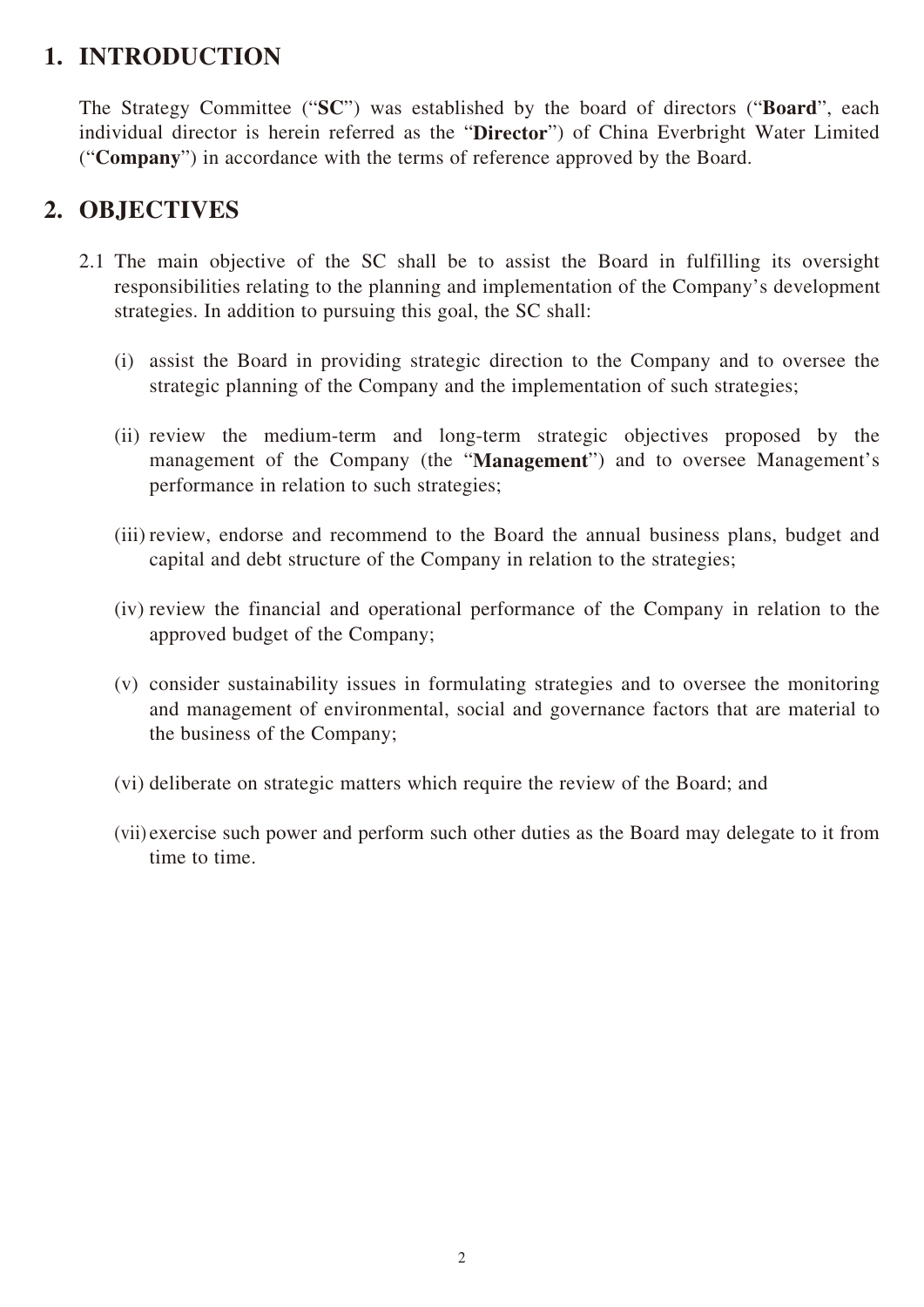## **3. APPOINTMENT**

- 3.1 The SC shall be appointed by the Board from amongst its members. The SC shall comprise at least three (3) members, including:
	- (i) the chairman of the Board;
	- (ii) one (1) executive Director of the Company; and
	- (iii) one (1) independent non-executive Director of the Company.

At least one member of the SC should have broad business experience, knowledge in strategic planning and if there is a need, expert professional advice may be obtained internally or externally.

- 3.2 The chairman of the SC (the "**SC Chairman**") shall be the chairman of the Board. If at any meeting, the SC chairman is not present within ten (10) minutes after the time appointed for holding the meeting, the members present may choose one of the other members to be chairman of the meeting.
- 3.3 If a member of the SC, for any reason, ceases to be a member of the SC, the Board shall within three (3) months of that event, appoint a new member of the SC having such qualifications so that the number of members of the SC does not fall below three (3).
- 3.4 A member who wishes to retire or resign from the SC shall notify the Board in writing, giving at least one month's notice.
- 3.5 The office of a member of the SC shall become vacant upon the member's resignation/ retirement/removal or disqualification as a director of the Company

## **4. ADMINISTRATION**

### **4.1 Meetings**

- (i) The meetings of the SC may be conducted by means of telephone conferencing or other methods of simultaneous communication by electronic or telegraphic means whereby all persons participating in the meeting can hear each other and participation in a meeting in this manner shall be deemed to constitute presence in person at such meeting provided that all decisions made are confirmed in writing by all members of the SC who participated in the said telecommunication discussion.
- (ii) The frequency of meetings shall be held at least once a year. Special meetings may be called, when necessary, by any member of the SC.